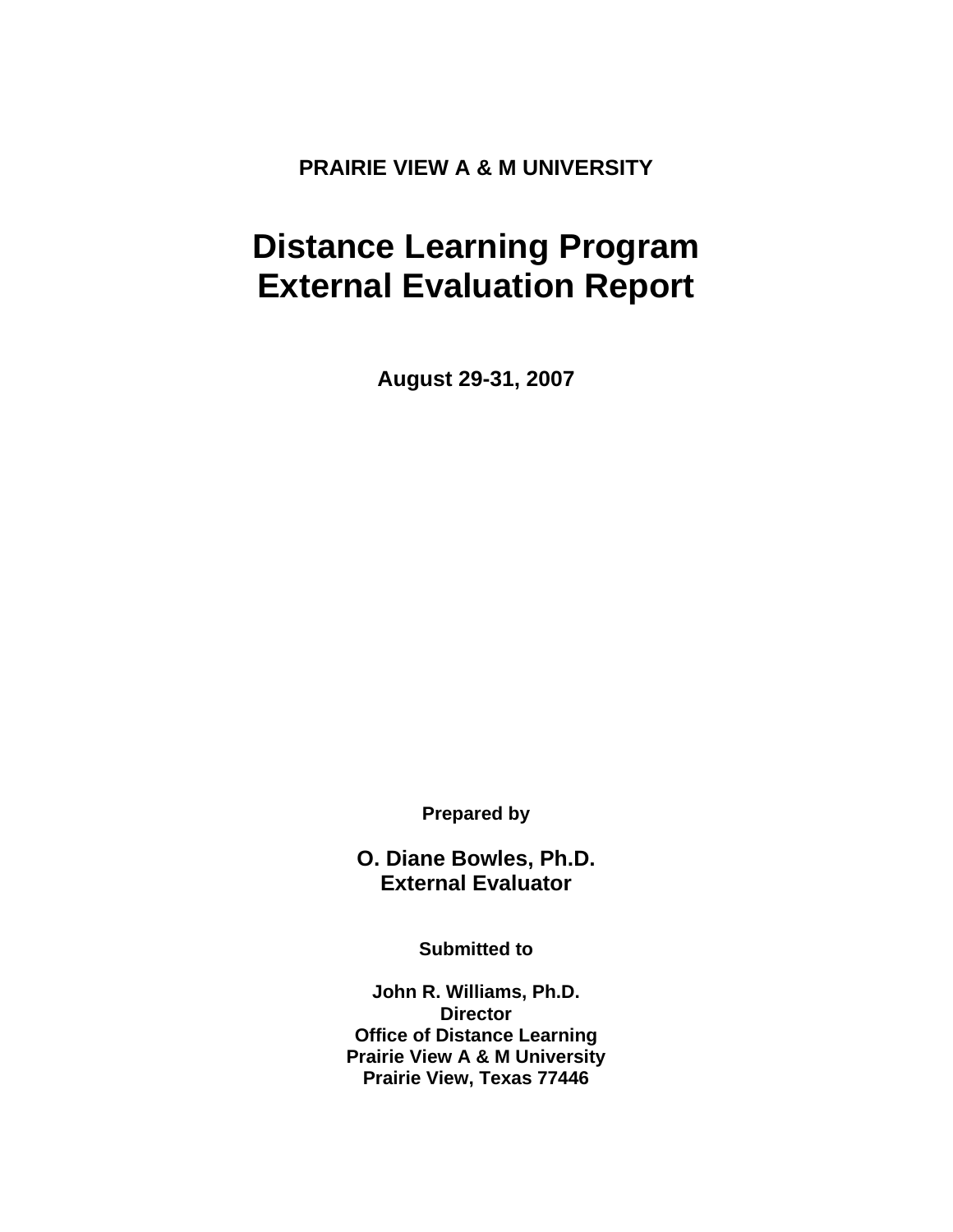#### **Review of the Distance Learning Program at Prairie View A & M University**

#### **Executive Summary**

The Distance Learning Program at Prairie View A & M University (PVAMU) was reviewed over the period August 29-31, 2007. Diane Bowles, Ph.D., former Director of the Videoconferencing Training, Research and Evaluation Center (ViTREC), and Director of Distance Learning at Clark Atlanta University conducted the review. The evaluator now serves as Assistant Vice President for Government Sponsored Programs and Research at Johnson C. Smith University. The three-day visit included visitations to the Woodlands and Northwest campuses, the main campus and the College of Nursing located in the Medical Center in Houston. The evaluation was qualitative in nature and relied heavily on reading written reports and program documents; internal records; consultations and interviews with stakeholders; observing and listening at site visit meetings; asking questions during individual and group discussions; and visiting the University's Website.

Prairie View A & M University's distance learning program was reviewed based on current practices and procedures for model programs in higher education. The purpose of this evaluation was to provide useful information for program decision making and a good basis for considering future improvements to enhance the Distance Learning program. The results of the evaluation portray a clear picture of the program's success in meeting its objectives. The general message of the recommendations that follow is one of fine-tuning an already viable and established distance learning program. Most of these recommendations are offered as fodder for serious consideration in the spirit of program improvement. PVAMU appears to value its obligation of public service, along with its focus on increased revenues, as the driving forces behind the provision of distance learning instruction. It appears that all the distance learning courses and programs developed are complementary, rather than competitive, with on-campus programs.

The University participates in the use of proven and effective distance learning technologies and instructional approaches and activities target the University's strengths and serve the core mission of the University. The most notable program findings by the consultant were:

1) The need to formalize the procedures and methods for planning for budgetary costs associated with both classroom and technology support. An Annual Financial and Technology Profile Report should be prepared to document these expenditures and accomplishments. Such a document is important to inform senior administrators as they make decision on how to institutionalize the office of distance learning. Currently Title III is a major supporter of distance learning operations but the Department of Education's Title III IDUES Office stipulates the institutionalization of programs and a reduced dependency on government funds to support day-to-day activity operations;

2) The need to incorporate True Outcomes as a comprehensive approach for tracking and evaluating student learning outcomes in addition to students' satisfaction surveys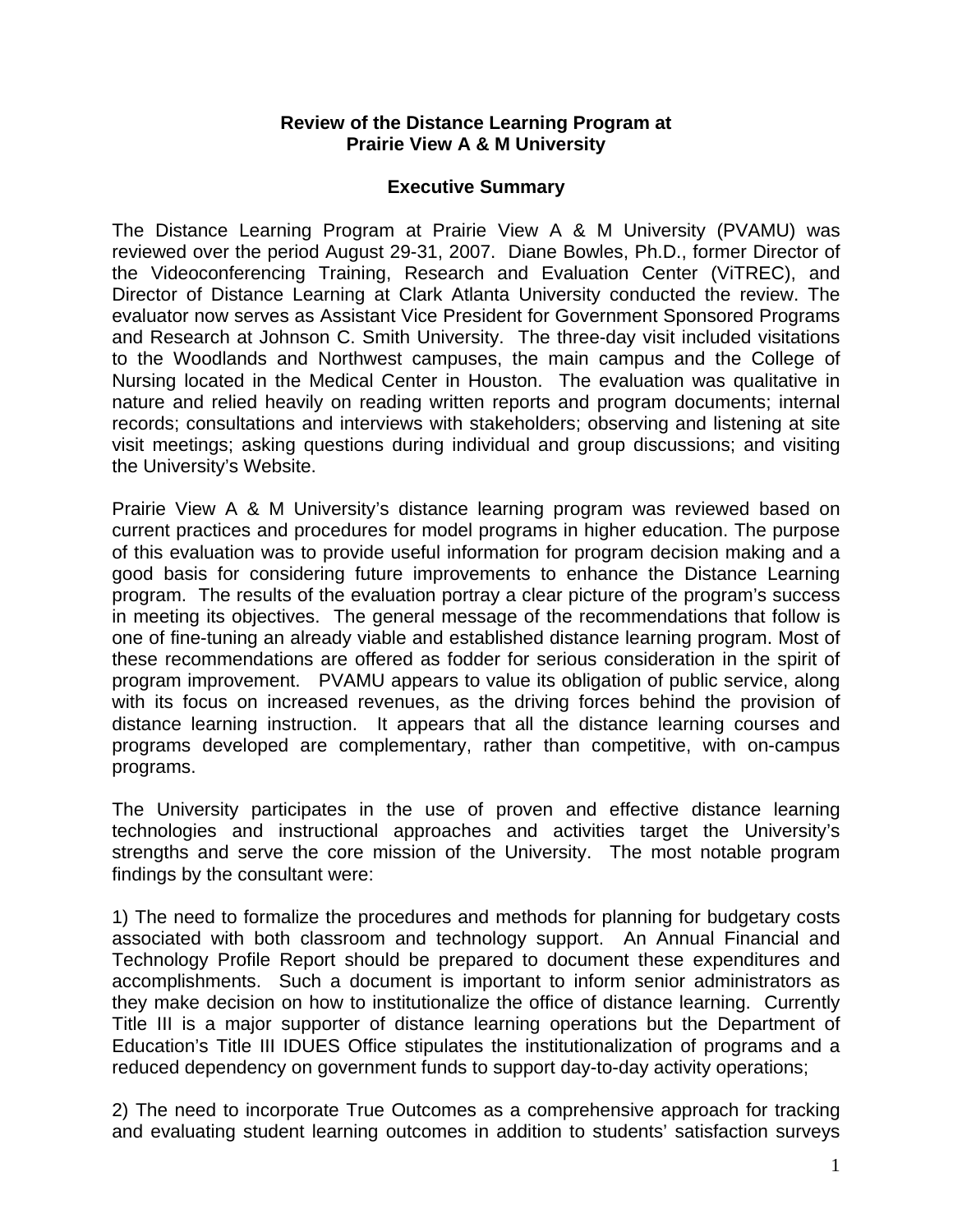and other faculty measures for assessing the quality of instruction or the merits of the distance education courses; and

3) The need to perform a comprehensive market research study to identify program areas where PVAMU can make a significant impact beyond the local and state levels to national and international levels given the dynamic technology infrastructure and high quality that has been developed.

### **General Observations**

Educational experiences delivered via distance education are consistent with the high academic standards of PVAMU. The University demonstrates organizational commitment to alternative instructional delivery systems as evidenced by its cross divisional impact. Administration, faculty and staff are enthusiastically involved in distance education. Senior administrators strongly support these initiatives and faculty to whom the evaluator spoke showed interest and involvement in all facets of the distance education process, including student support services, curricular and administrative policies, faculty development, incentives and financial investment. Quality spans across course content, delivery technology, student services, and other critical elements that define a student's experience at PVAMU. The institution has a well-conceived plan to guide its efforts and it is strategic in nature, identifying the educational opportunities that are considered as part of the planning process. Moreover, the Distance Learning Council composed of key administrators, faculty and other stakeholders ensure all distance education classes are high quality and meet all requisite standards.

#### **Report Limitations**

During this three-day visit, the evaluator did not administer prepared formal student and faculty surveys nor conduct focus group discussions due to time constraints imposed by the beginning of the new academic year being in progress and users not available to obtain extant data. Thus, this report does not contain results gathered from student input through faculty course evaluations or a review of faculty course syllabi redesigned to incorporate teaching strategies at a distance.

#### **Acknowledgements**

This evaluation required cooperation and commitment from a number of individuals. Primarily, the evaluator wishes to express sincere appreciation to Prairie View A & M University for sponsoring this endeavor. In addition, the evaluator acknowledges the assistance of the many people who helped in gathering information, clarifying procedures and drawing conclusions in the course of conducting this evaluation. John Williams provided invaluable information and guidance at all stages of the work. Lora Williams of the Title III Office gave helpful comments and advice along the way. Staff, technicians and others from the Office of Distance Learning gave their time and energy to the task of assisting with requests for data and documentation.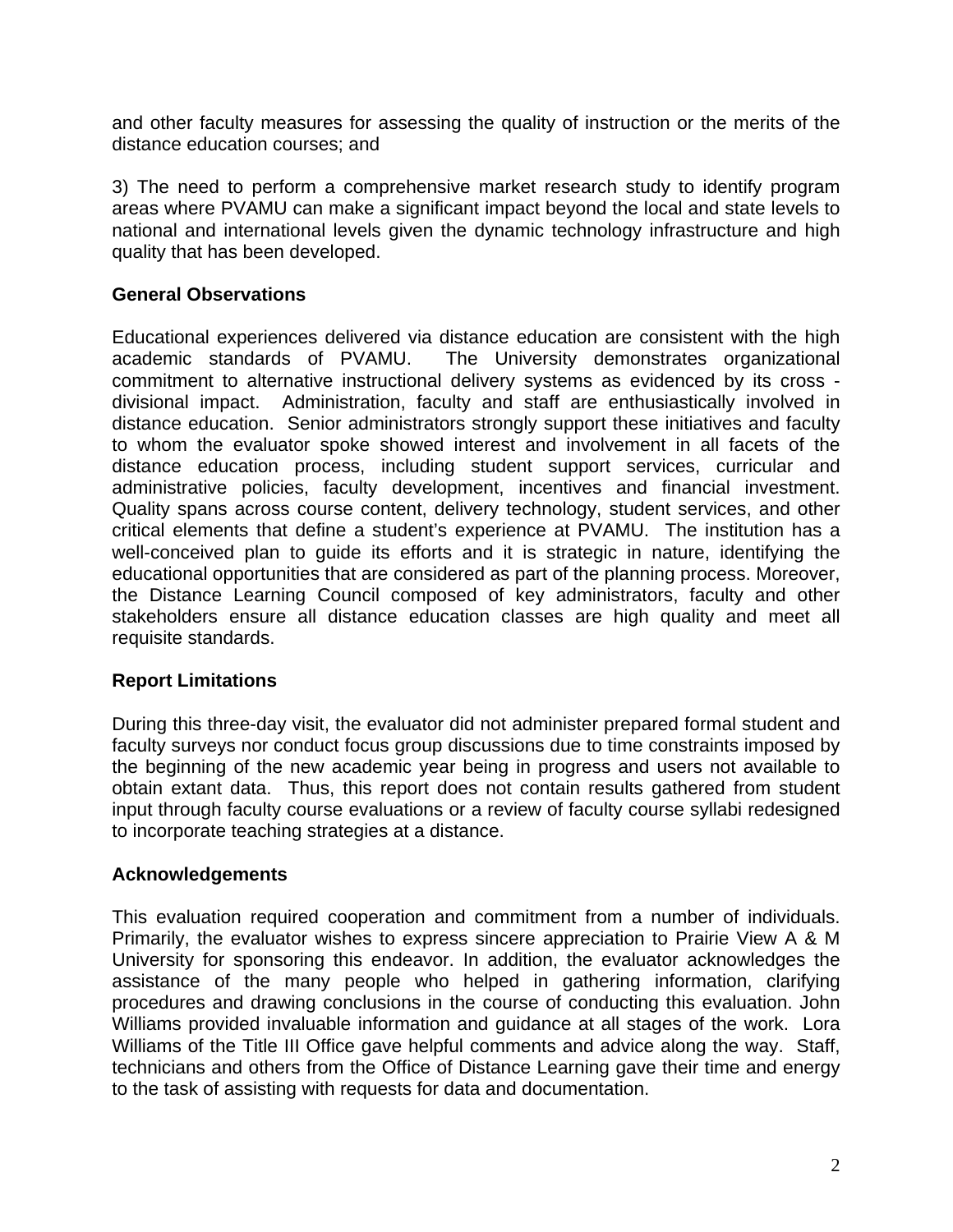# **Table of Contents**

|                                                                                                                                                                                             | Page |
|---------------------------------------------------------------------------------------------------------------------------------------------------------------------------------------------|------|
| <b>Executive Summary</b>                                                                                                                                                                    | 1    |
| <b>Table of Contents</b>                                                                                                                                                                    | 3    |
| <b>Overview of the PVAMU Distance Education Program</b>                                                                                                                                     | 4    |
| <b>Evaluation Process</b>                                                                                                                                                                   | 4    |
| <b>Program Strengths</b>                                                                                                                                                                    | 9    |
| <b>Institutional/Administrative Issues</b><br><b>Faculty</b><br><b>Student Support Services</b><br><b>Educational Programs</b><br><b>Distance Education Facilities and Support Services</b> |      |
| <b>Suggestions and Recommendations</b>                                                                                                                                                      | 12   |
| <b>Future Study</b>                                                                                                                                                                         | 15   |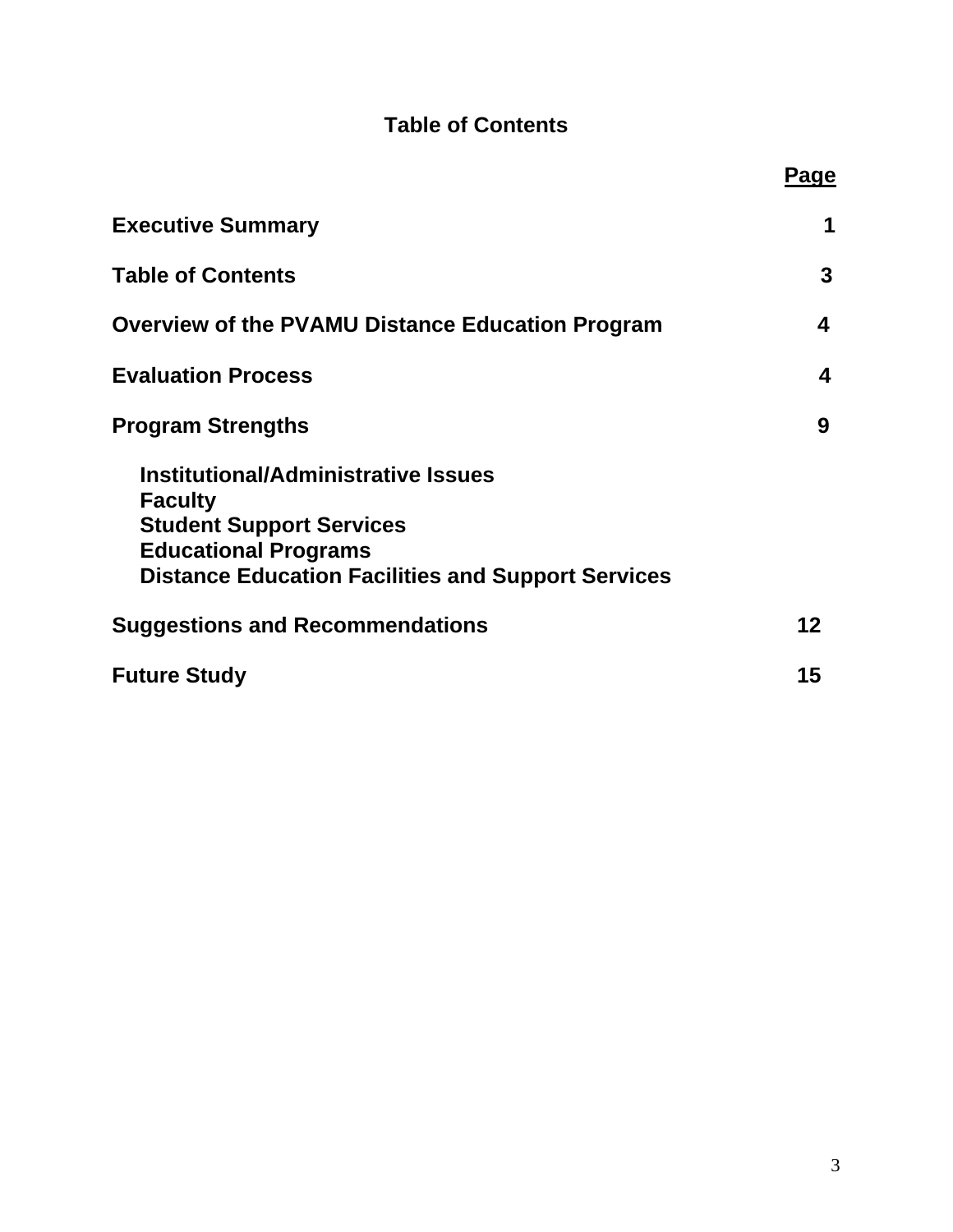### **Overview of the PVAMU Distance Learning Program**

Founded in 1876, Prairie View A & M University (PVAMU) is the second oldest public institution of higher learning in the state of Texas. With an established reputation for producing engineers, nurses and educators, the University offers baccalaureate degrees in 50 academic majors, 37 master's degrees and four doctoral degree programs through nine colleges and schools. A member of the Texas A & M University System, the University is dedicated to fulfilling its land-grant mission of achieving excellence in teaching, research and service.

The central purpose of distance learning at Prairie View A&M University is the elimination of geographical distance and time as barriers for access to quality course programs. Current course offerings include education, agriculture, sociology, engineering, social work, English, Spanish, speech, business, juvenile justice, health, architecture, and nursing.

As a support service for the academic enterprise, distance learning works collaboratively across the university community to:

- electronically extend Prairie View's campus through NORTHSTAR and TTVN Telecommunications Networks for video delivery and through WebCT for online course delivery;
- provide an open learning environment where teaching and learning can occur anytime and anyplace;
- share practical applications of the university's knowledge and expertise to benefit society and support the economic growth;
- provide training for faculty and staff involvement in Distance Learning;
- increase Prairie View's access to the world and the world's access to Prairie View;
- research Distance Learning environments and emerging academic technologies

PVAMU maintains state-of-the-art robust systems, adequately trained technical and support personnel, and dedicated faculty to offer a quality distance learning program to its students. Technical assistance in course development and continued faculty support are available and ensures that the transition from face-to-face teaching to hybrid and online instruction are effective and represent best practices.

# **Evaluation Process**

The review of the Distance Learning Program at PVAMU was goals-based and formative in nature. The evaluator examined the extent to which the distance learning program was meeting predetermined goals as outlined in its institutional report on distance education and the Title III objectives. Information obtained from the evaluation should assist with adjustment and alignment of goals and objectives along the way as necessary when seeking continuous program improvement and development.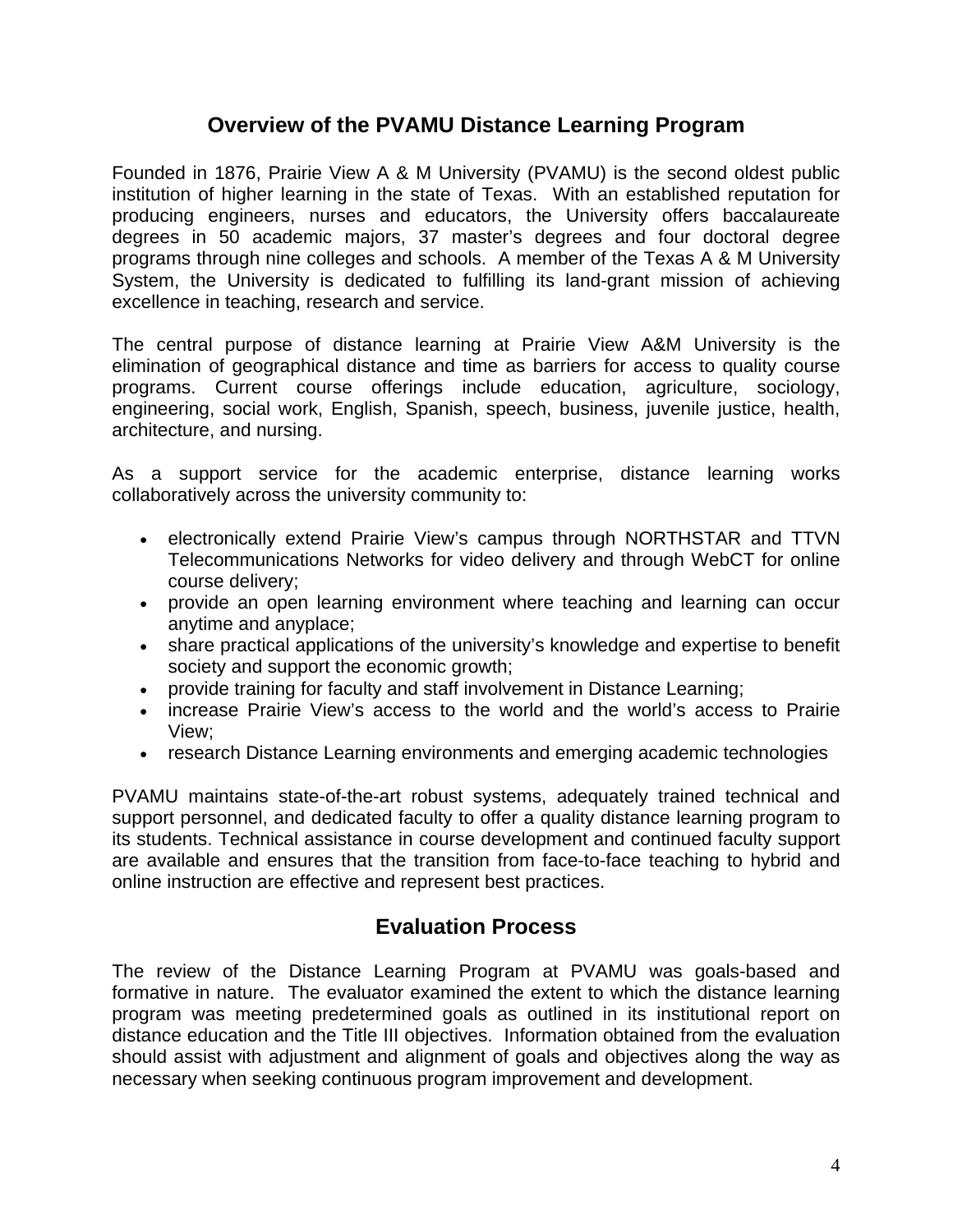Methods used for gathering information on the Distance Learning Program at PVAMU included:

- 1) Reading written reports, handouts, Institutional Report/Operating Plan, Distance Learning Website
- 2) Recording internal records, program files
- 3) Observing/Listening activities, meetings, demonstrations, a multipoint videoconference forum, direct observations
- 4) Questioning –individual/small group, interviews and informal discussions with Senior Administrators, Director, Faculty, Support Staff, students and other institutional stakeholders

Using the above methods during the three day site visit, the consultant met with numerous individuals, including talks with campus senior administrators to understand what the business and academic drivers are, from both a University perspective and collegial viewpoint. The consultant also conducted interviews with the distance learning staff and reviewed grant documentation with the Director of Title III. The evaluator was seeking sufficient evidence to determine if the program is effective and making good progress to improve all aspects of distance learning development and delivery. In all the face-to-face visits, key campus stakeholders appeared to be candid in their responses to questions and were willing to discuss challenges and plans to grow and expand future distance learning offerings.

The review of the existing data, such as course materials, program documents and standard program measures were easily accessible and readily available. Because this is a distance program, interviewing and group techniques were not practiced. The evaluation was limited in terms of surveying students for their responses to the success of distance learning. Likewise, no focus group discussion was conducted with a cadre of faculty teaching courses at a distance. Due to time constraints with the beginning of the academic year in progress, one-on-one and small group interview formats were chosen. For the same reason, interviews were also the chosen methodology for the administrators.

#### Wednesday

On Wednesday afternoon, August 29<sup>th</sup> the Distance Learning Director took the consultant to The University Center. The University Center is a 78,000 sq. ft. building featuring the latest technological amenities facilitating distance learning as well as traditional learning for a partnership of universities and colleges of the community college districts. Six universities and the community college district, including five colleges, have joined together to offer unduplicated bachelor's (26) degrees, master's (30) degrees, and four special programs (2 doctoral degrees and 2 post baccalaureate teacher certification programs) for a total of 60 programs.

The consultant conducted one-on-one meetings with Penny Westerfield, Associate Vice Chancellor and Debra Bettis Britton, Director of Academic Student Services. Leaders at the Center conducted a tour of the facility for the evaluator and provided pertinent Center documents to include a copy of the 2007-2008 Faculty Handbook and a Fall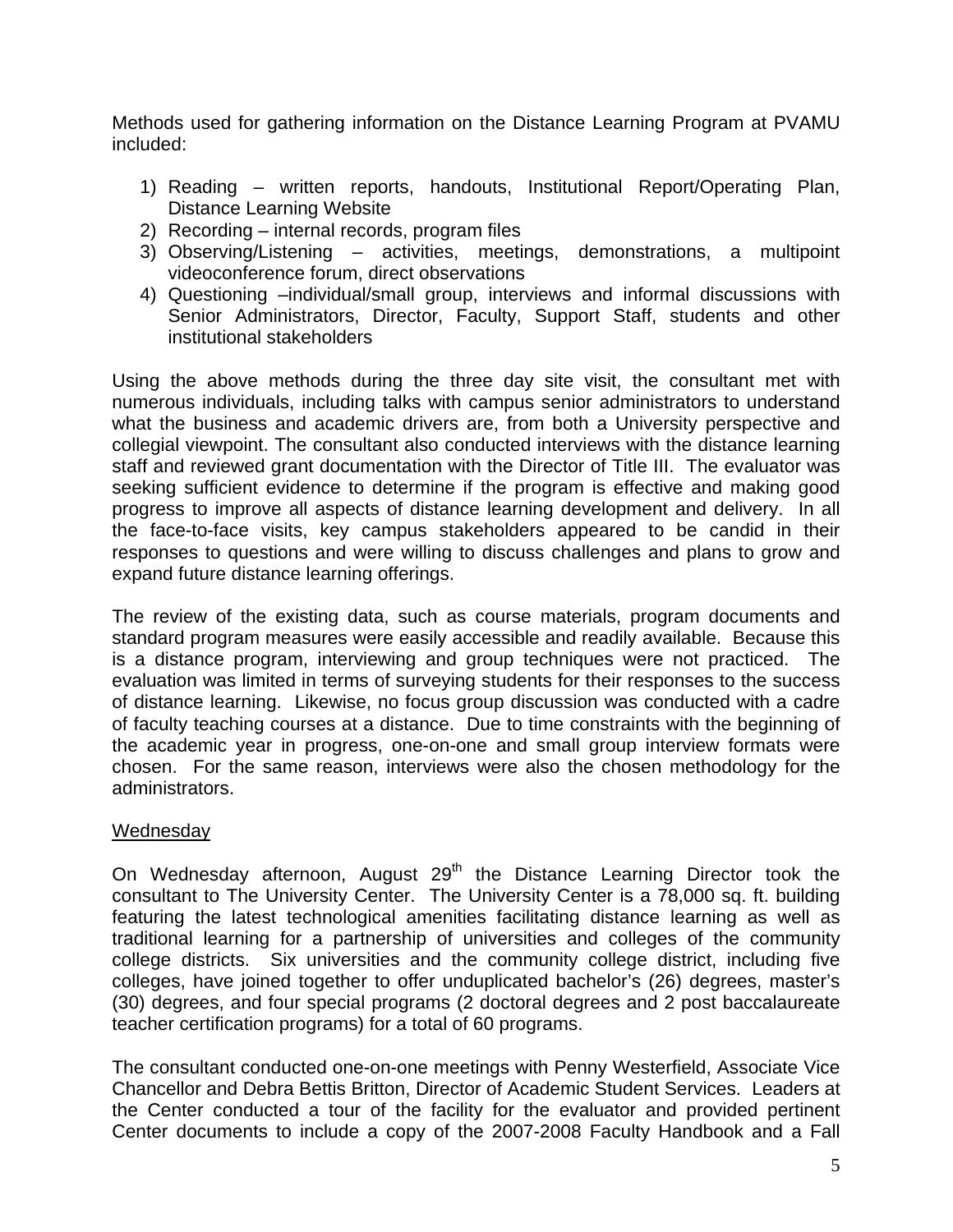2007 Schedule. They gave an overview of their duties as distance learning site administrators for all the institutions who share the use of the Center. Gerry Tindall, Program Manager at NHMCCD, provided a technical demonstration of the videoconferencing facilities. The manager detailed the technical support offered to faculty using the facility as well as their familiarity with the videoconferencing hardware and software. The technology used consisted of a computer, an Internet Protocol (IP) connection, synchronous videoconferencing, an Elmo document stand. In the videoconferencing room the evaluator could observe the technical systems and components of the faculty teaching station that also has directions for using the teaching tools and instructions for seeking help. It was explained how proctors are used for administering and distributing student exams if the professor is teaching from a distant site.

The lobby area of the Center was appealing, comfortable and easily assessable from the adequate parking area. The evaluator observed staff treating the students as customers and offering help as they walked around the facility using the services. Students at the Center appeared comfortable and were engaged in their studies either alone or in small groups.

### **Thursday**

The evaluator devoted Thursday to the Main campus with the focus on interviews with senior administrators, Title III personnel and staff in the Office of Distance Learning. Upon arrival to the office, Samuel Adams, Network Manager, who works to provide design, installation, operation, maintenance and redundancy support for the distance learning program. Mr. Adams provides technical support required to troubleshoot and run the day-today network scheduling and service operations. The evaluator observed a demonstration of the main technical systems supporting the Distance Education Program. The evaluator was shown the distance learning calendar with various classes that were being connected across the state through the PVAMU office. A technical tour pointing out the hardware (multipoint control units, showing all the , including the redundancy platforms in place to insure reliability concerns. the operation and maintenance support. Overall it appeared that the technology support included security measures, reliability of the technology and plans for upgrades as the program continues to grow.

Next. Charlene Stubblefield, Senior Instructional Designer/Trainer sat down with the consultant to review the gamut of faculty training. The Designer/Trainer showed documents supporting how faculty are taught course design. The consultant reviewed the faculty and student evaluation forms.

Carl Taylor, along with the Distance Education Director, took the consultant on a tour of an interactive videoconference site at the main campus. The evaluator was able to see a multipoint discussion taking place among distance collaborators. While PVAMU did not join this videoconference, the evaluator was able to see basic equipment in operation, hear the quality of the audio, observe the initiation and termination of the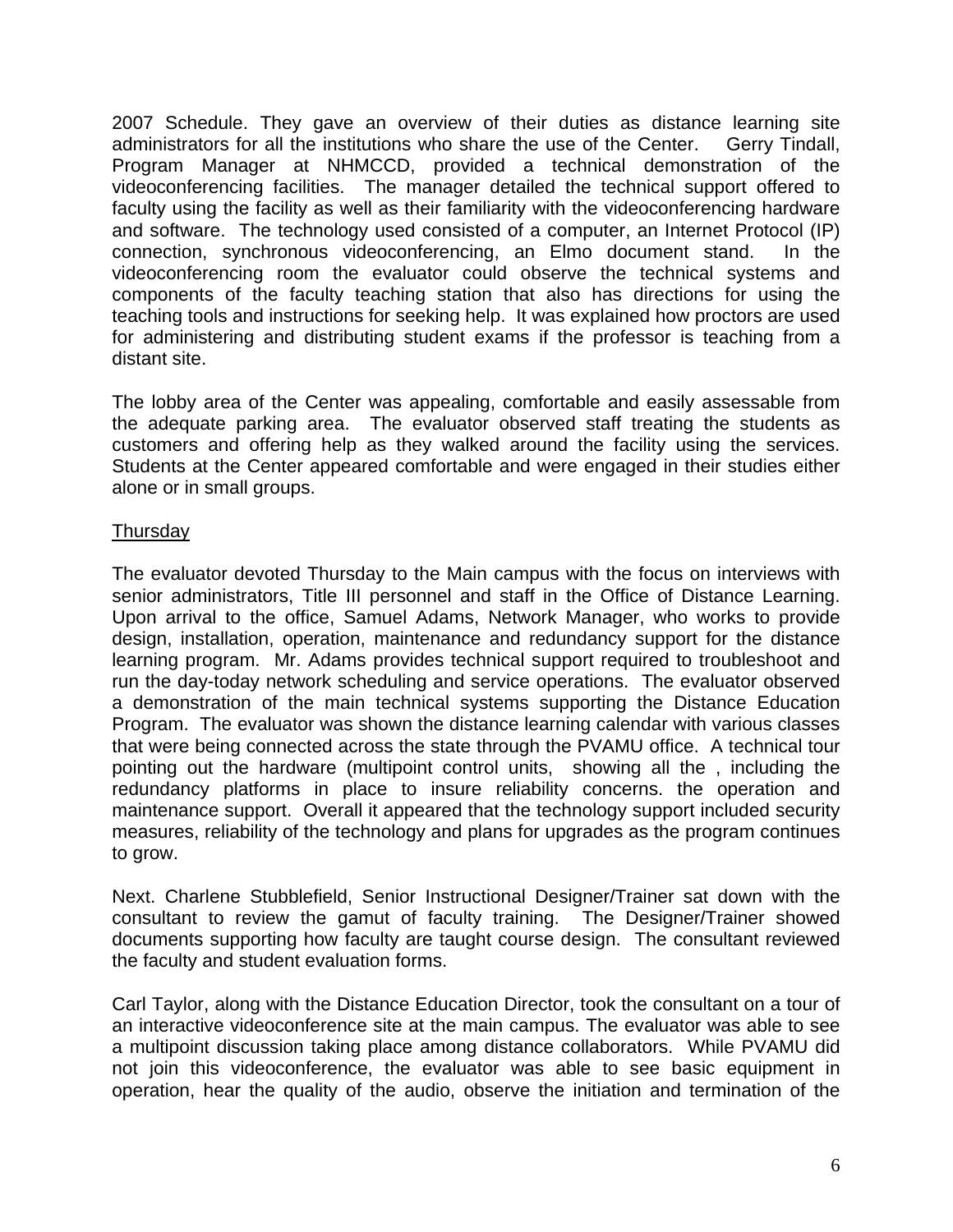connections among the videoconference sites along with the stability of the connections.

The consultant met with the Title III Director who shared information regarding the use of funds to support the Distance Education Program. There are plans that the program will become self-sufficient. Related to this, the Title III Director was concerned that students are not charged a distance education fee during the summer. In the Director's estimation, doing so would alleviate dominant reliance on Title III funding support. While visiting with the Title III Director and staff, the consultant had an opportunity to meet other faculty who were knowledgeable and participants in the distance education program. One faculty member, Dr. Laurette Foster, Professor in the Department of Mathematics, echoed the importance of the distance education program at Prairie View.

#### Friday

The Title III Director accompanied the consultant to the office of the Associate Provost for Academic and Student Affairs, Dr. Michael McFrazier, on Friday morning. The Director of Distance Education joined us. During this meeting, the consultant learned the vision of the school for distance education and its strategic importance for the future.

Later on the last day of the site visit, the evaluator was taken by the Director to visit the PVAMU College of Nursing which is located in the Texas Medical Center in Houston. Briefly, the Vice President for Research and Development, Dr. Willie Trotty, joined us. There Isaac Smith, Director of the Human Patient Simulator Lab, spent time taking the group on a tour of the College of Nursing facility. The consultant was shown how technology assists in the teaching of Nursing students.

This report presents on the following pages a summary of the strengths and commendations based on document reviews, interviews, discussions held with University administrators, faculty and staff at PVAMU. It is hoped that the evaluation will provide documentation for future program expansion.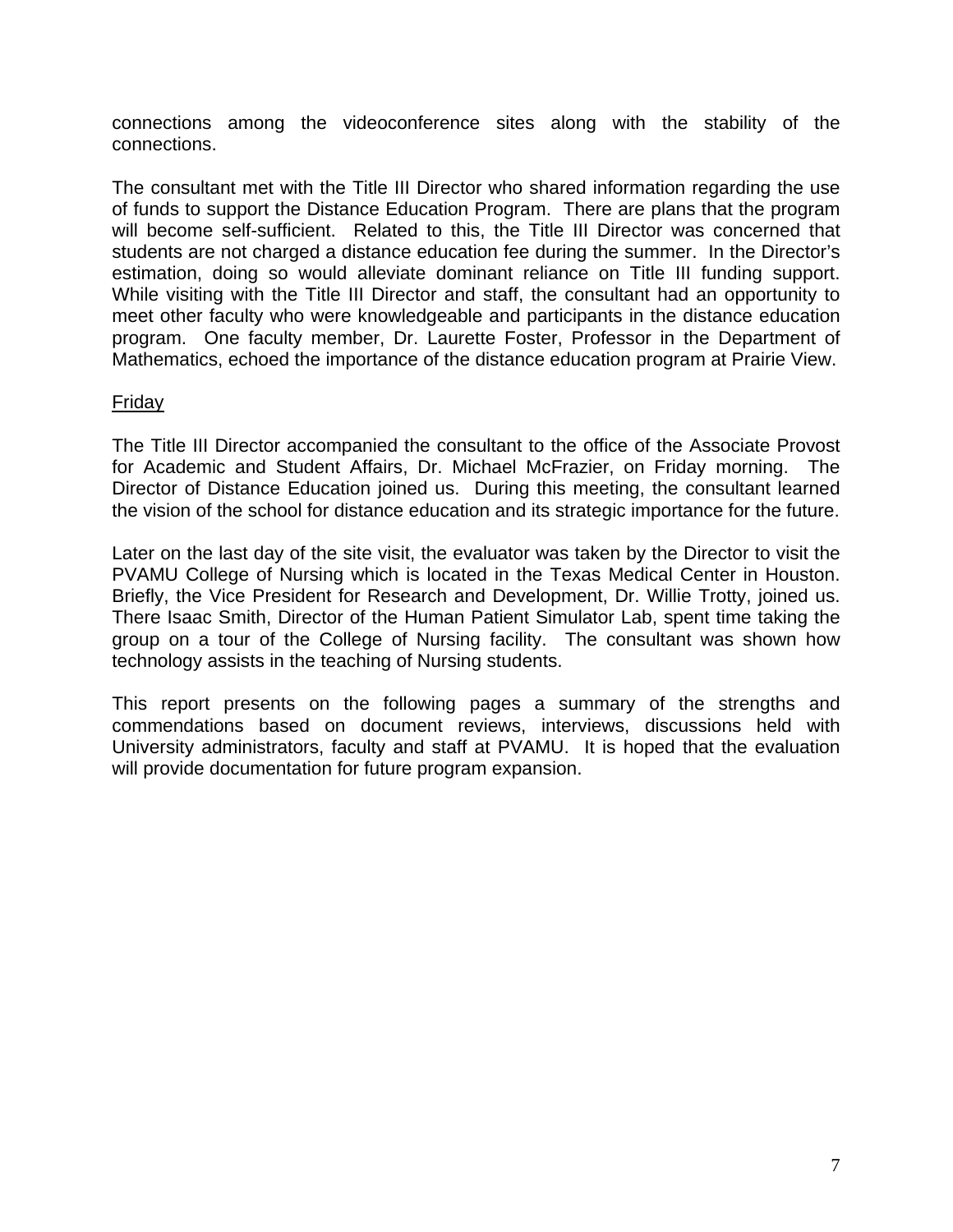# **Program Strengths**

The mission and vision of the Distance Learning Program at PVAMU has been defined consistent with the University's mission and goals. Moreover, formal internal and external needs assessments were completed as the program has evolved. The institution has a demographic profile of their typical distance learning student and it appears that programs decisions are tailored toward fitting the needs of the demographic profiles. Because the Director of the Office of Distance Learning is a tenured professor, it signifies from leadership the advancement of the full potential and importance of distance learning at the University as a mainstream activity that is not marginalized and isolated from the remainder of the University's academic activities.

The evaluator reviewed four service areas of PVAMU's distance education program. They were as follows: Administrative/Institutional, Student, Faculty, and Resources.

#### *Administrative/Institutional Services*

Systems and services appear seamless under the administrative/institutional component of the distance learning program. PVAMU carefully prescribes its academic operations systematically: admissions, initial advising and pre-assessment, registration, ongoing advisement, service provision, completion of assessments, and award of course credits and degrees. An online catalog is available to help students find the courses, programs and other learning opportunities they desire through sophisticated online services. Provisions exist for the same functional services as a traditional student.

The administrative/institutional functional component includes provisions for services to include the following departments: admissions, counseling, student records, financial aid, bursars and graduation. Through the Internet students may apply for admissions, obtain a course catalog and course schedule, register for class, pay tuition, apply for financial aid and scholarships, purchase books, receive course grades, obtain a transcript, update personal information and file formal complaints. They have access to critical student information such as integrated admission, student records, billing, financial aid and degree requirements under one interface. Faculty members can quickly process and give grades and up-to-the minute data help them effectively counsel students. By allowing students and faculty members to have access to this information 24 hours a day, distance learning students do not feel isolated by their physical separation from the campus.

The University has assured the integrity and quality of the current program offerings,. Admissions standards, course content, access to learning resources, and adherence to relevant University policies are equivalent for distance learning students and residential students.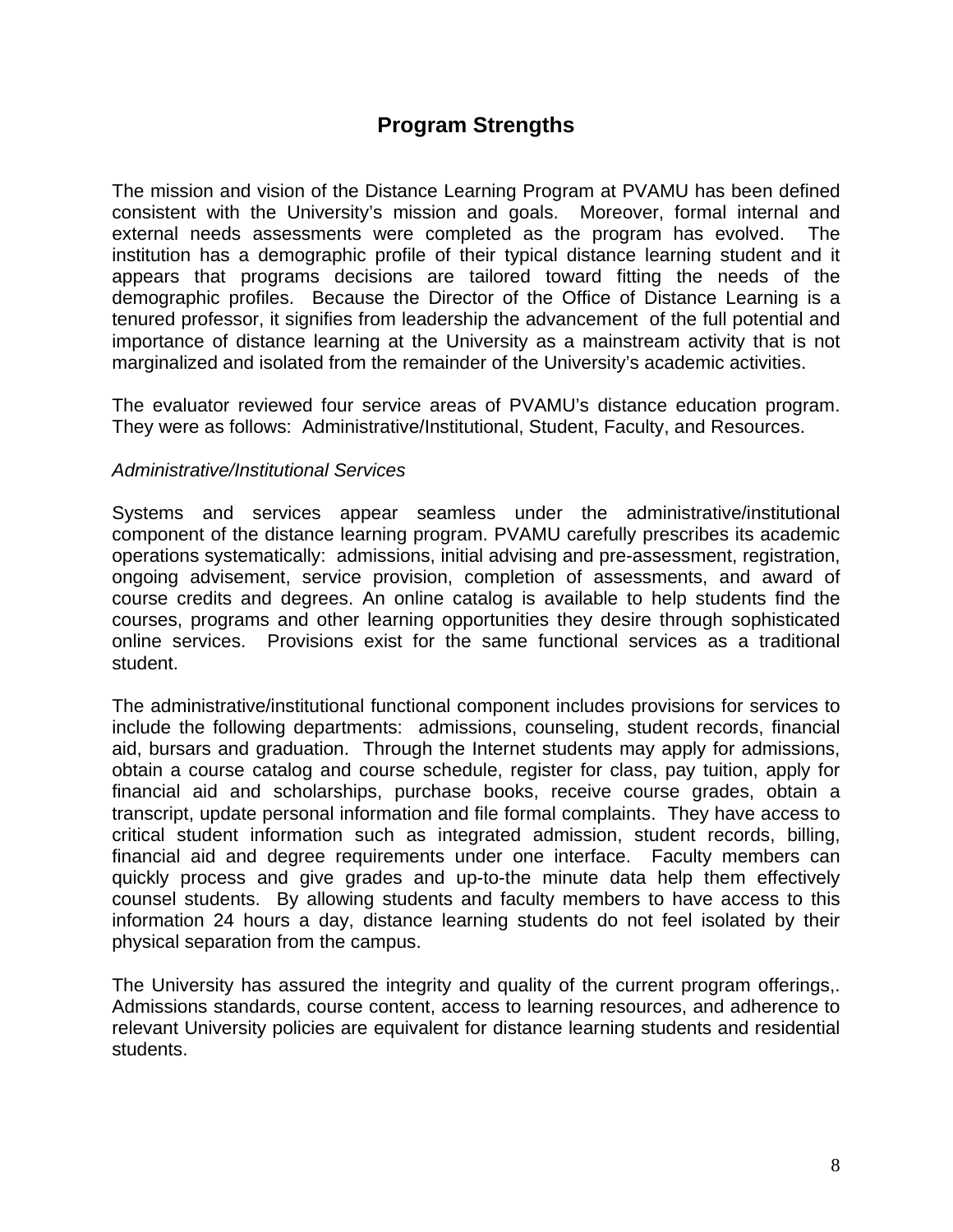#### *Student Services*

The Student Guide is online. Learning at a distance involves the use of information and communications technologies to support the program to include the Internet, databases, videoconferencing and wireless computing devices. At PVAMU, WebCT is the learning content management system (LCMS) of choice where course materials are online and online discussions appear. The distance learning programs provide students with a system that allow them to interact with other students either in discussion groups or on an individual level. Faculty provide for open-ended discussions to stimulate dialogue or collaboration among students. Students have email services, look-up access to university resources and appear to have created a sense of belonging to the institution.

Analogous to the student union in a traditional campus, the distance learning program provides students with access to online bookstore, career and academic counseling and financial aid information.

#### *Faculty Services*

PVAMU uses the WebCT learning management system. The Office of Distance Learning has a coordinator who has been WebCT trained on the functions of this system. Personnel in the Office of Distance Learning assist faculty with the development and maintenance of Web resources, uploading material to WebCT, technical support in instructional activities such as e-grading, assignment submission and testing, maintaining a video and CD library, instruction and consultation on Internet publishing and production support for scanning, authoring, printing and publishing resources.

The Office of Distance Learning has technical managers who manage the information technology and communications resources associated with the distance learning program offerings. The technical managers provide systems administration for instructional labs and help faculty prepare class instruction materials to accommodate used technologies. They create a forum for faculty to exchange pertinent information and to provide resources to better prepare for their class presentation.

In the distance learning classrooms the evaluator was told that both formal and informal communication between faculty and the student are available regarding assignments, tests, exams and to give feedback as a part of the student learning process. In addition, communication channels also allow for advising and mentoring students.

Faculty on the Distance Education Council are assessment authorities, and the council is responsible for reviewing credentialing assessments to ensure quality assurance and valid student learning outcomes. True Outcomes has recently been added to foster better assessment of student learning outcomes.

Faculty seemed satisfied with their course management system and communicated the extraordinary assistance they receive from the Office of Distance Learning in the preparation, implementation, monitoring and evaluation of their courses. There is consistency in how courses get approved for distance delivery.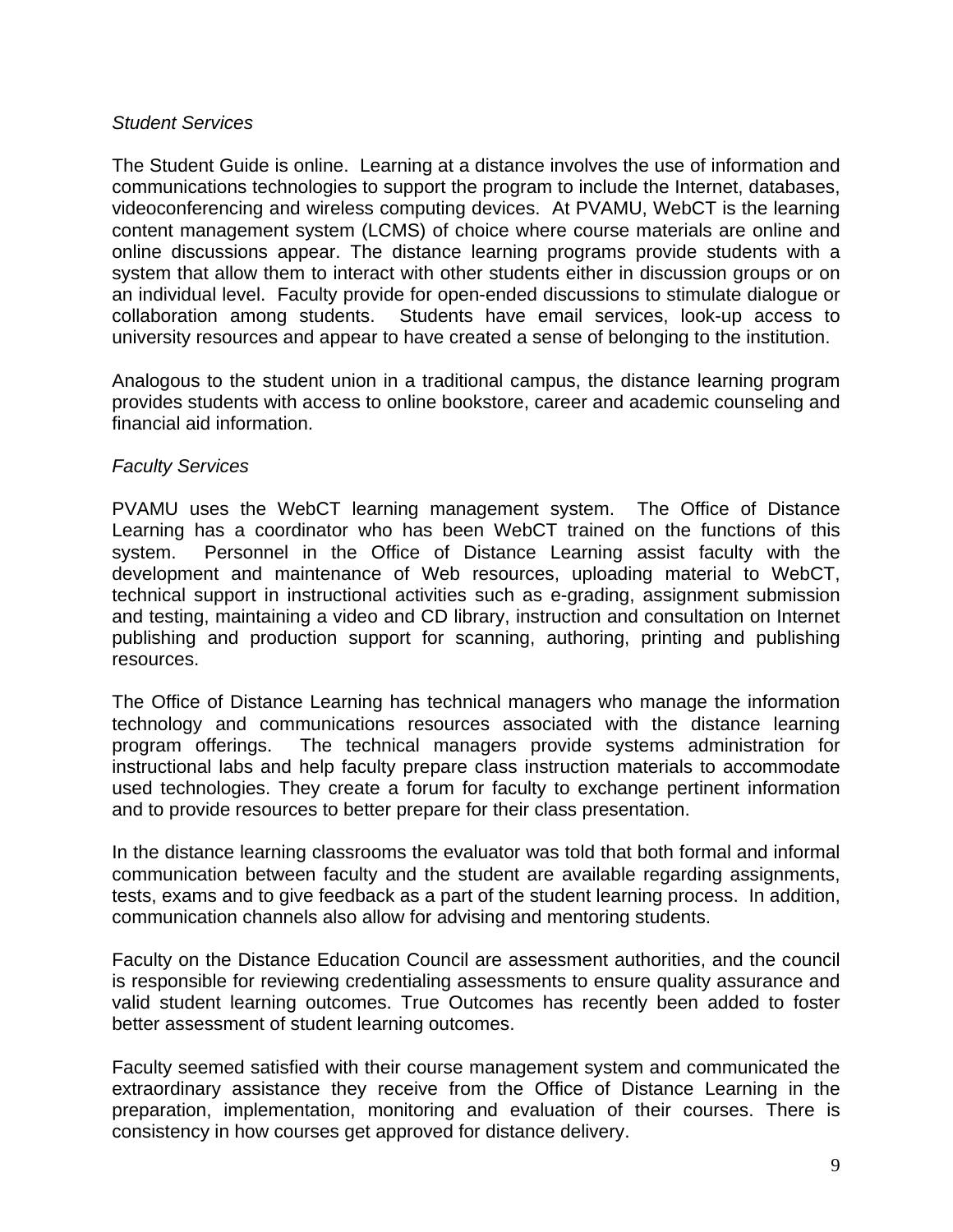#### *Resource Services*

Information exchanges over a distance in distance learning programs. As far as transmission systems are concerned, you find both synchronous and asynchronous technologies used to support PVAMU's distance learning program. Communication between the faculty and students are both direct, face-to-face (audio and videoconferencing) supplemented by using various media such as the computer, CD-ROMs, document camera, video and audio tapes.

All distance learning students have access to library support and information services as a traditional student. They are able to borrow books, call a help desk during a 24-7 period. Students as well as faculty members receive adequate training and resolutions for any technical trouble that may occur in a reasonable amount of time.

Assessments are in place to determine the readiness of faculty and students in their use of technology for distance learning purposes according to the Senior Instructional Designer/Trainer, Charlene Stubblefield.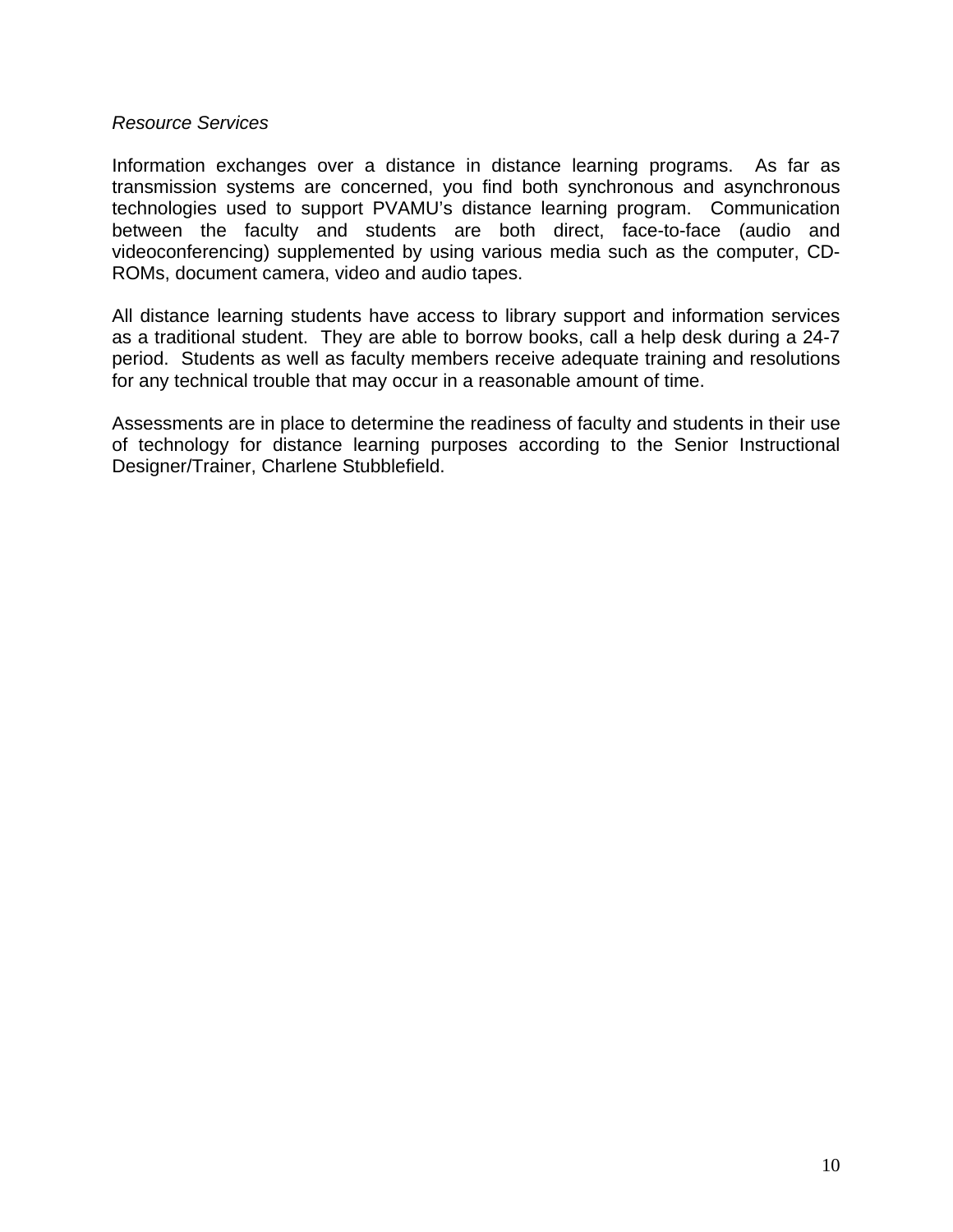# **Suggestions and Recommendations**

#### *Administrative/Institutional*

- In the PVAMU Mission Statement, mention "innovation" unless the University views distance education as one of several tools to help it fulfill its core mission.
- Monitor quality assurance mechanisms to ensure the quality and effectiveness of distance learning activities to include periodic academic reviews, surveys of student opinion, and paper and program monitoring within Colleges and Departments.
- The University should include or clearly identify in written documents that library officials serve on the Distance Learning Council to have input on the level of library services provided distance learning students.
- Ensure that as distance learning expands, staffing for vital administrative, curricular, student services and other vital functions remain manageable. In other words make operations scaleable to the new growth and continue to have all processes as automated as possible.
- Pay attention to distance learning staff support as the program continues to grow. Make sure that both are aligned properly to meet current and future growth needs.
- Review the ADA Compliance requirements for Bobby on the website and take appropriate corrective action if necessary.

### *Financial*

- A study should be initiated to develop accurate estimates of course development and maintenance costs. Traditional policies for assessing tuition and fees do not fit the nuances introduced by distance learning. Therefore, the University should conduct a study to review tuition and fee policies for distance learning students based upon criteria of fairness, revenue generation, and competitiveness with peer institutions. Revenues redounding to the University from tuition and fees could be used to invest in the future expansion of distance learning future program operations.
- The University should adopt a financial model for distance education that assures long-term financial viability and provides financial incentives to colleges, departments, and faculty who participate in distance education activities.
- An Annual Financial and Technology Profile Report should be prepared to document technology expenditures and accomplishments. Such a document is important to inform senior administrators as they make decisions on how to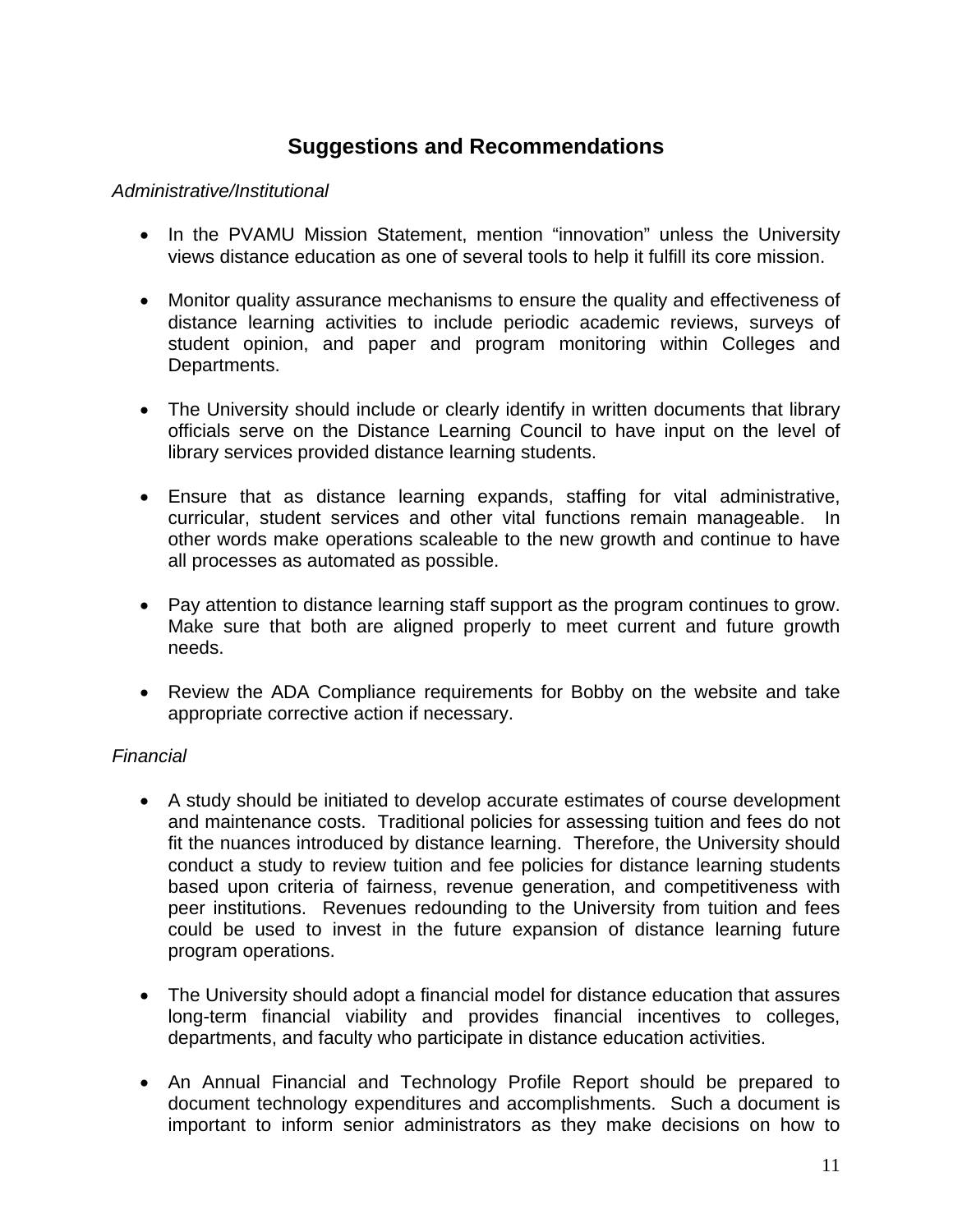institutionalize distance education. The Office of Distance Learning Program should continue to work closely with the Office of Research and Sponsored Programs to pursue grants to fund technological infrastructure and program development. Currently Title III is a major supporter of Distance Education operations but the Title III stipulates the institutionalization of programs and a reduced dependency on government funds to support day-to-day operations.

• Review all distance learning agreements and software upgrades that support the infrastructure and investigate the possibility of levying a distance learning fee to allow for replacement of technology resources on a planned, regular schedule as the budget permits.

### *Facilities/Technological Infrastructure*

- Any consideration of technical infrastructure must take into account the realities of constant change and technological innovation in distance education. Therefore, a comprehensive plan must be developed that includes a strategy for life cycle funding for technological infrastructure to assure that service levels are maintained and distance education programs are utilizing the most current instructional technology. The plan should also ensure that technical and instructional design support requirements for faculty and staff to develop and deliver distance education are maintained and the University's need for increased access to the Internet and connectivity are met.
- Investigate participation in the open-source and open –platform instruction technologies within the distance learning community to share technologies such as Moodle.
- Plan to increase technologies and account for students who have and do not have high-speed Internet transmission systems capabilities if more online courses are offered in the future mix of technologies for distance learning.

#### *Faculty*

- Ensure that support staff will be available to provide one-on-one training and group retraining as the distance learning program grows and more faculty become involved in teaching distance learning courses. Along the same lines, hire additional faculty as well so that class sizes remain constant.
- Distance learning staff should conduct formal "Chat and Chew" Sessions at least once each semester so that faculty using distance learning may share with each other successes, failures, identify needs, best use of the technology, and relate in a formal way issues that have arisen (pedagogy, technology, use of tools, etc.) during the past semester. Minutes should be taken and follow-up on results to ensure continuous project improvement.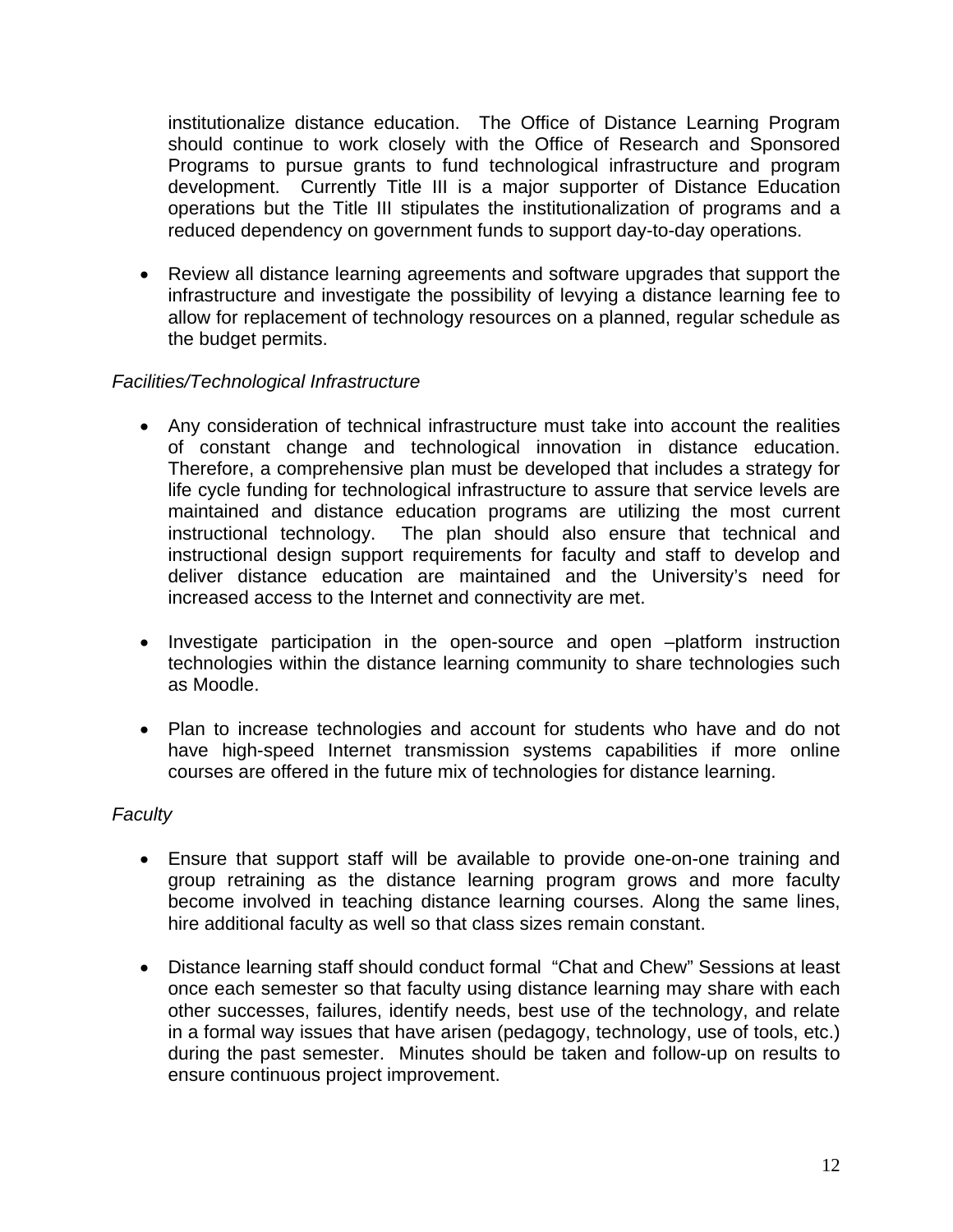- Review and study the faculty compensation model as PVAMU extends its distance learning course offerings campus-wide. Will faculty receive extra compensation for quality course development in a non-traditional mode or will the expectation be that online course development by faculty will be incorporated into the mainstream of academic activity at PVAMU? More specifically, will distance learning activities be recognized and duly rewarded in tenure and promotion decisions and merit salary evaluations? Principles of good practice as they relate to faculty participation in distance learning must include a discussion of motivations, rewards and incentives.
- Monitor the distance learning courses taught to assure that the preponderance of instruction is by regular university faculty rather than adjunct part-time instructors.
- Recognize that faculty, for the most part, are not trained as educators and therefore need support in effective pedagogy since technology raises awareness of this need.
- Regularly submit distance learning items to internal publications to alert other faculty to the value of this program.
- Market PVAMU's distance learning program to external audiences by encouraging faculty and professional staff to write about their experiences and submit articles for publications as well as give conference presentations.

#### *Students*

- Conduct an inquiry to determine if the schedule for assessing tuition and fees for distance learning students are consistent with and equitable to the traditional policies for assessing tuition and fees. If not, corrective steps should be taken to align the policies and assessments.
- Establish a Virtual Student Advisory Council as a forum for distance learning students to engage in first hand conversations regarding their academic and collegiate needs. Through the Council students may provide input and suggestions related to issues on administrative services, advising and mentoring, course organization, technology tools and support, presentation software, any distance learning barriers and input on distance learning technology decisions. This information would be useful to the distance learning program since some of this information may not be included on the regular Course Evaluation Forms.
- Compare the pass rates, GPA's and performance of students who take redesigned distance education courses to the students who take comparable traditional face-to-face courses that have not been redesigned. Also, look at other variables pre, post- and follow-up test results as well as performance of students in subsequent courses to inform decision making for the future.